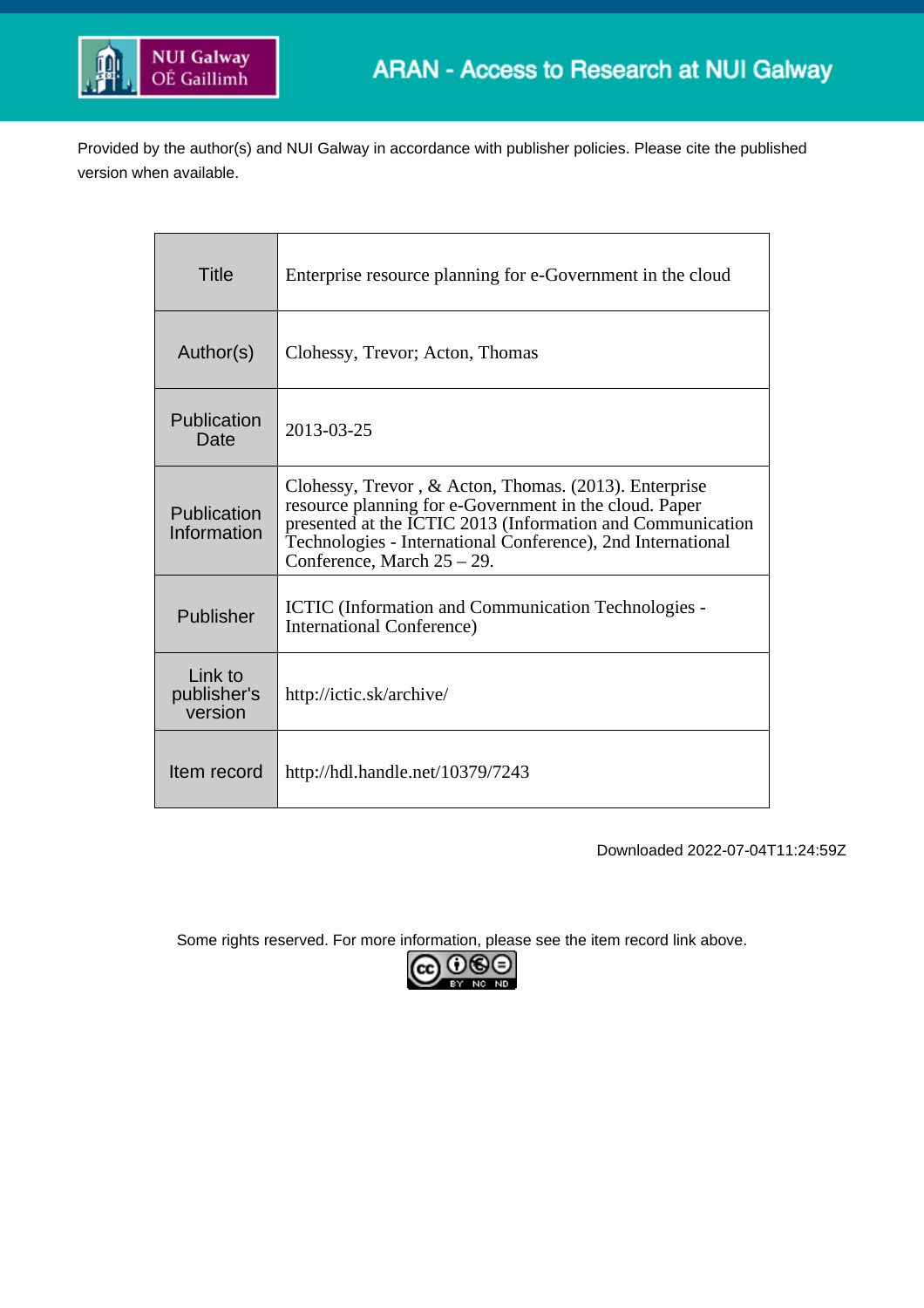2nd International Conference: March 25 – 29, 2013

# Enterprise Resource Planning for e-Government in the Cloud

Trevor Clohessy; Thomas Acton Business Information Systems, Whitaker Institute National University of Ireland Galway Galway, Ireland [t.clohessy2@nuigalway.ie;](mailto:t.clohessy2@nuigalway.ie) [thomas.acton@nuigalway.ie](mailto:thomas.acton@nuigalway.ie)

*Abstract*— **E-Government has long endured a myriad of problematic issues associated with traditional enterprise resource planning (ERP). Cloud computing is being lionized as a nascent platform that possesses the capabilities to reduce costs and drive radical innovations throughout all spheres of e-Government. One such low hanging fruit is that of Cloud ERP which is positioned as a revolutionary approach to the traditional ERP implementation. In this reflection paper, we use the 5-4-3 cloud stack layer model to identify value potential for particular aspects of cloud computing in ERP for e-Government provision.**

*Keywords: e-Government; cloud computing; enterprise resource planning; innovation; 5-4-3 stack model.* 

#### I. INTRODUCTION

During these recessionary times, organisations are turning their attention to emerging innovative low cost ICT solutions in order to parsimoniously achieve a competitive advantage over rival organisations. One such low hanging fruit is cloud computing which constitutes a nascent computing paradigm where hardware and software computing resources are provided as a service over a network from large scale data centres. Cloud computing represents a fundamental change in how information technology is provisioned [1] in that it enables computing facilities such "as storage compute power, network infrastructure and applications to be delivered as a metred service over the internet, just like a utility" [2]. Further, cloud computing is now being evaluated and considered for e-Government provision.

There is evidence to suggest that cloud computing has become a strategic direction for many government agencies, and has the capability to be employed in critical areas of the government's IT infrastructure [3][4]. It has been argued that "the real strength of cloud computing is that it is a catalyst for innovation and in keeping with Moore's Law, as cloud computing becomes more cheaper and ubiquitous further opportunities for innovation will manifest" [5]. The motivation for this reflection piece is to explore the potential of cloud computing for e-Government as a viable alternative mechanism to traditional enterprise resource planning (ERP). We first discuss traditional ERP implementation, we then focus on public sector ERP, and examine how cloud computing can provide mechanisms for improved ERP in the public sector context.

#### II. FROM TRADITIONAL TO CLOUD ERP

An ERP system is an integrated software solution, typically offered by a vendor as a package that supports the seamless integration of all the information flowing through a company, such as financial, accounting, human resources, supply chain, and customer information. ERP systems are designed to solve the fragmentation of information over many legacy systems in large organisations. Traditional ERP has beneficial effects that remove the need for often disparate and unreliable end-user applications, standardise operating procedures and reporting; and optimise some of the key processes of the firm. However, traditional ERP can be extremely risky [6]. ERP systems were initially designed for private sector organisations; however governments and public bodies soon began to envisage the potential benefits that they too could derive [7].

A report by the Bookings Institution in Washington, "Building a Long-Term Strategy for Growth through Innovation", highlighted how governments can save 25% to 50% in costs by moving applications to the cloud [4]. The main benefits associated with deploying a cloud ERP include low implementation, continuing, licencing and support costs; faster implementation of IT projects and increased agility allowing organisations to adjust to changing market environments [8]. As the cloud computing paradigm continues

 $\overline{\phantom{a}}$  ,  $\overline{\phantom{a}}$  ,  $\overline{\phantom{a}}$  ,  $\overline{\phantom{a}}$  ,  $\overline{\phantom{a}}$  ,  $\overline{\phantom{a}}$  ,  $\overline{\phantom{a}}$  ,  $\overline{\phantom{a}}$  ,  $\overline{\phantom{a}}$  ,  $\overline{\phantom{a}}$  ,  $\overline{\phantom{a}}$  ,  $\overline{\phantom{a}}$  ,  $\overline{\phantom{a}}$  ,  $\overline{\phantom{a}}$  ,  $\overline{\phantom{a}}$  ,  $\overline{\phantom{a}}$ This work was supported, in part, by Science Foundation Ireland grant 10/CE/I1855.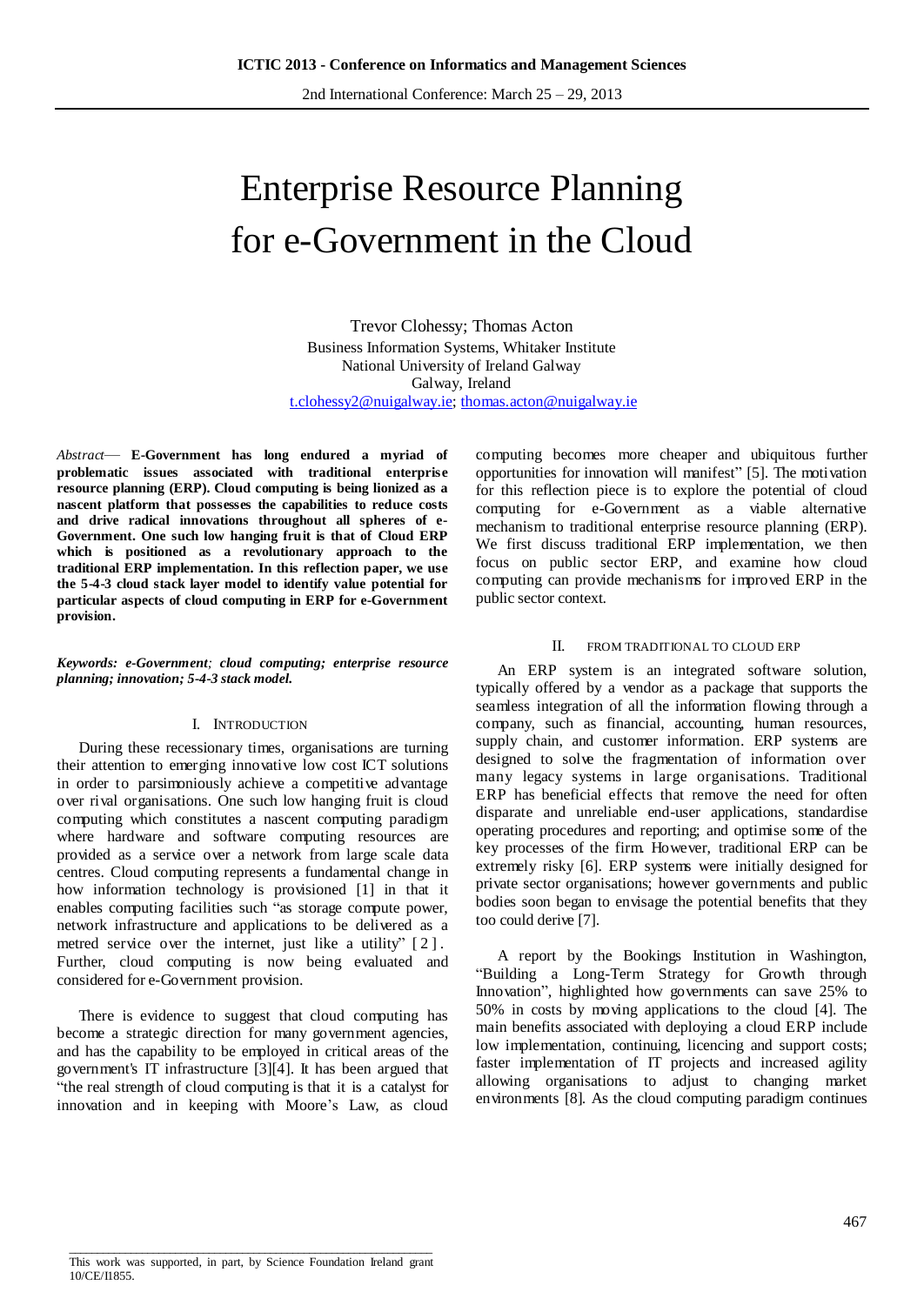to evolve the benefits and risks associated with selecting a cloud solution become more understood and accepted by potential adopting organisations. In Australia, the New South Wales Government's trade and investments department have selected SAP's *Business By Design* Software-as-a-Service (SaaS) ERP cloud solution for mission critical applications for a cluster of 16 agencies. The SaaS model is expected to accrue savings of AUD\$12.5 million per year across the department.

Microsoft's cloud ERP offering, *DYAMICS AX 2012,* contains functionality that has been tailored specifically for use in the public sector. In the U.K., two local government authorities, serving a total of 214,000 combined residents, selected *DYNAMICS AX 2012* as part of a procurement process to be the cornerstone of their ERP infrastructure. The scalable infrastructure allowed the two local authorities to streamline their operations, reduce staff by up to two thirds and collate average savings of STG£3 million per year.

In order to fully comprehend the capabilities afforded by cloud computing it is necessary to explore the value potential across the cloud computing layers. In the following section we explore these capabilities in the public sector ERP context.

## III. CLOUD COMPUTING LAYERS AND PUBLIC SECTOR ERP

A comprehensive and widely accepted definition of Cloud Computing is provided by the National Institute of Standards and Technology (NIST), who define cloud computing,  $16<sup>th</sup>$  and final revision, as: "a model for enabling ubiquitous, convenient, on-demand network access to a shared pool of configurable computing resources (e.g., networks, servers, storage, applications and services) that can be rapidly provisioned and released with minimal management effort or service provider interaction…….[It] is composed of five essential characteristics, three service models, and four deployment models" [9]. It is this definition and delineation that we employ in this paper, in particular, what we term the *5-4-3 cloud computing stack model* [10] compromising of the essential characteristics layer, the deployment model layer and the service model layer (figure 1). We now apply the *5-4-3 cloud computing stack model* to identify those components and choices available to best effect value in public sector ERP implementation.



Figure 1. 5-4-3 Cloud computing stack model

## *A. Essential Characteristics Layer*

The bottom layer contains 5 well-described components that underpin the mantra of cloud computing. Certain components such elasticity provision and resource pooling are provision-dependent. All components would be present in a cloud-based ERP implementation, but the manifestation of these 5 characteristics in an organisation or public sector is largely dependent on the deployment model implemented.

## *B. Deployment Model Layer*

The middle (deployment) layer comprises four cloud deployment models, public, private, hybrid and community. Value rests with the cloud deployment model that best fosters an innovation process that promotes a greater focus on increasing core competencies while balancing this focus with the cost of cloud- based services. In the public service context, and considering pressure on e-Government initiatives to facilitate easily-accessible systems for the public, and with value a stakeholder concept, an increased value may be gained through leveraging public and community-based cloud deployment.

# *C. Service Model Layer*

The top layer comprises the 3 well-established cloud computing service models commonly referred to as the SPI (Software, Platform, Infrastructure) model describing each as a service [9][11][12]. Value can be facilitated by channelling various outbound services through one of the SPI components, and is dependent on the business focus of organisations or bodies. In the public service context, service layer choices reflect those in organisational and other private contexts, with provision needs indicating the appropriateness of choice. However, considering the relative strengths of public or community deployment models, public service bodies and agencies have an increased emphasis on ensuring a secure overall architecture.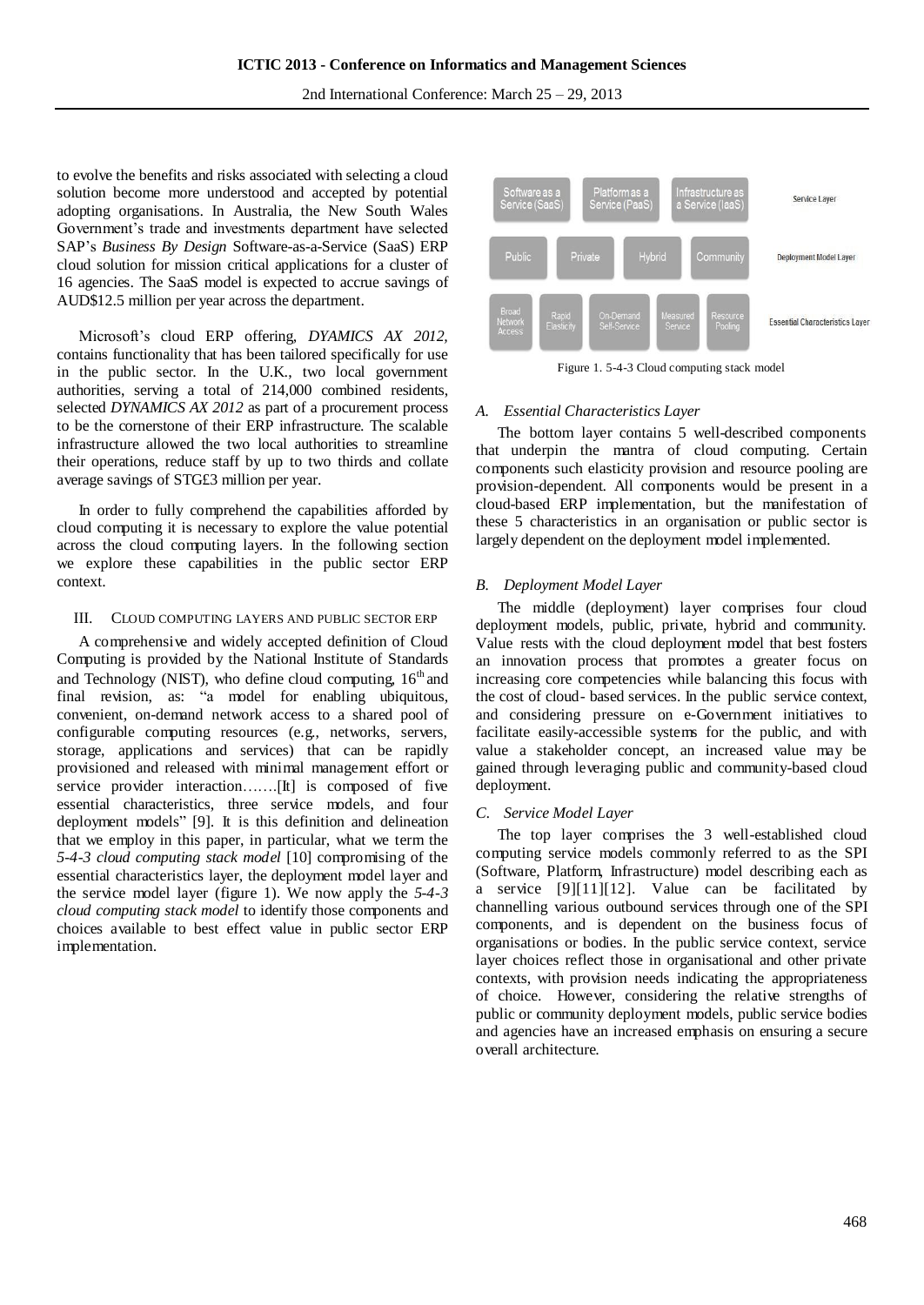# IV. E-GOVERNMENT CLOUD ERP ADOPTION STRATEGY: LEVERAGING THE CAPABILTIES OF THE 5-4-3 STACK MODEL

Despite the unwavering advocation by cloud computing evangelists and acolytes regarding the many benefits associated with cloud ERP for e-Government, demand has been stagnated somewhat by the age old chicken-versus-egg dilemma. Governments have been wary of cloud solutions due to a lack of research and case studies in a public sector arena, while vendors have been slow to furnish cloud solutions due to a lack of demand.

One possible avenue for e-Government to leverage the capabilities afforded by the *5-4-3 cloud computing stack model* would be, on a trial project basis (figure 2), to transition and consolidate the disparate departmental systems of a number of public sector agencies into a single ERP project in the cloud. This "cluster" of agencies could perhaps implement a 'vanilla' ERP cloud SaaS solution on a hosted platform to support finance, payroll, procurement and human resources functions. The benefits of implementing a 'vanilla' solution include rapid deployment, minimal configuration and the capability to support standard processes. The overall aim of this trial project would be to deliver prerequisite minimum capability and depending on the results of the trial could provide the foundation for the aligning of public sector legacy systems on a mass scale (figure 3).



Figure 2. Trial "cluster" systems alignment



Figure 3. e-Government systems alignment

#### V. CONCLUSION

According to [4], all levels of government should "move aggressively to cloud computing in order to achieve service improvements and cost efficiencies." In this reflection paper, we utilised the *5-4-3 cloud stack layer model* to identify value potential for particular aspects of cloud computing in ERP for e- Government provision. The *5-4-3 cloud computing stack model* is combinatorial, in that choices are made at each layer, with higher layer choices dependent upon those below. In this reflection piece, we identified particular aspects of the *5-4-3 cloud computing stack model* of direct relevance to public sector cloud-based ERP. We also presented an adoption strategy that e-Government could trial prior to mass deployment. Further research is warranted to explore the relative importance of the model's layer components in the context of cloud ERP.

#### ACKNOWLEDGMENT

This work was supported, in part, by Science Foundation Ireland grant 10/CE/I1855.

#### **REFERENCES**

- [1] M, Creeger, "CTO roundtable: cloud computing," *Communications of the ACM*, Vol.. 52, No.8, pp 50-56, 2009.
- [2] A, Khajeh-Hosseini, I, Sommerville, & I, Sriram, "Research challenges for enterprise cloud computing," *Submitted to 1st ACM Symposium on Cloud Computing,* January, 2010.
- [3] D, West, "Saving money through cloud computing," The Brookings Institution, Washington, D.C., USA, 2010.
- [4] M, Bailey, B, Katz and D, West, "Building a long-term strategy for growth through innovation," Washington, D.C.: The Brookings Institution, 2010.